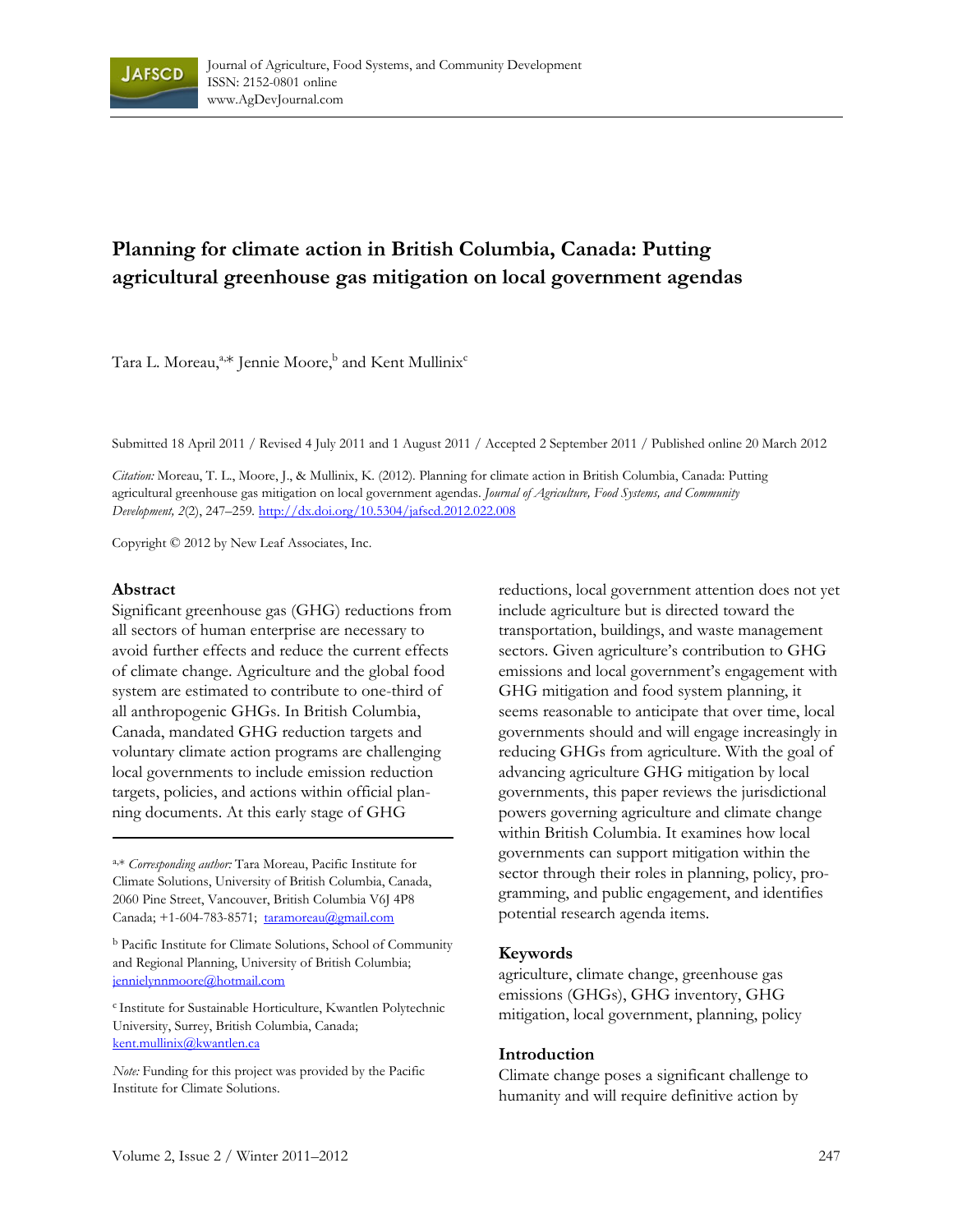society for profound, transformative change. Significant reductions of greenhouse (GHG) emissions in every sector, including agriculture and the agri-food system as a whole, are necessary and will require strategic coordination and planning. Mitigation and adaptation are the two main climate change response options outlined by the United Nations Framework Convention on Climate Change (UNFCCC). Mitigation of climate change involves reducing GHG emissions entering the atmosphere and removing atmospheric GHGs through sinks (such as carbon sequestration). Adaptation refers to building resistance (the ability to withstand the impact of a disturbance) and resilience (the ability to recover from disturbance) within agro-ecosystems, communities, and governance frameworks, to prepare for climatic change and its impacts. Although adaptation within the agriculture sector is vital, the focus of this paper is on GHG mitigation.

Greenhouse gas emissions from the global food system are estimated to contribute to one-third of all anthropogenic (human generated) emissions (Intergovernmental Panel on Climate Change (IPCC), 2007; Scialabba & Muller-Lindenlauf, 2010). While GHG emissions reductions are necessary in all stages of the food system (agriculture, processing, packaging, transportation, retailing, catering and consumption, home preparation, and waste management), particular attention to agriculture is necessary in order to ensure food security, economic vitality, and sustainable communities congruently. Agriculture (the cultivation and production of food, fuel, and fiber) contributes between 10% and 25% of annual GHG emissions, mainly through methane, nitrous oxide, and carbon dioxide emissions from land-use changes, agricultural land management, and farming practices (Scialabba & Muller-Lindenlauf, 2010; Smith et al., 2008).

In British Columbia (B.C.), Canada, provincial climate policies mandate that local governments achieve significant GHG reduction targets within their operations. The targets seek to reduce GHG emissions to 33% below 2007 levels by 2020 and to 80% below 2007 levels by 2050. As part of these

regulations, local governments are required to include GHG reduction targets, policies, and actions in their two main planning frameworks: Regional Growth Strategies (RGSs) (in effect since 31 May 2011) and Official Community Plans (OCPs) (in effect since 31 May 2010). At this early stage of being required to consider GHG reductions in the regional and community plans, local government's attention to emissions reductions is not yet directed towards agriculture, but is focused on sectors where the greatest reductions are thought to exist, namely buildings, transportation, and waste, which are under their operational authorities.

Historically, local governments in B.C. have been instrumental in implementing sustainable practices within local contexts (Nowlan, Rolfe, & Grant, 2001). With this track record, it is reasonable to anticipate that over time, local initiatives will be designed to meet climate change mitigation and adaptation challenges within the local agricultural sector. For example, there is a growing engagement by local governments in regional food system planning, which has been supported by a partnership involving federal, provincial, and local governments (City of Vancouver, 2011; Metro Vancouver, 2011). This partnership is being extended to cover climate change themes (British Columbia Healthy Communities, 2011). With these types of initiatives, along with new planning legislation, and as more information is available on ways to reduce agriculture GHG emissions, local governments will be in the position to play a role in reducing agriculture and food production emissions.

Although the points noted above hold promise for local government involvement in GHG mitigation of agriculture, they also highlight the diversity of interests and their associated complexity. It is important to step back and begin to outline a stepby-step strategy for defining and achieving effective results. One of the first steps in mitigation planning commonly recommended is to identify and understand all existing policies and programs that influence a sector's ability to implement change and take action to reduce emissions (British Columbia Ministry of Community, Sport and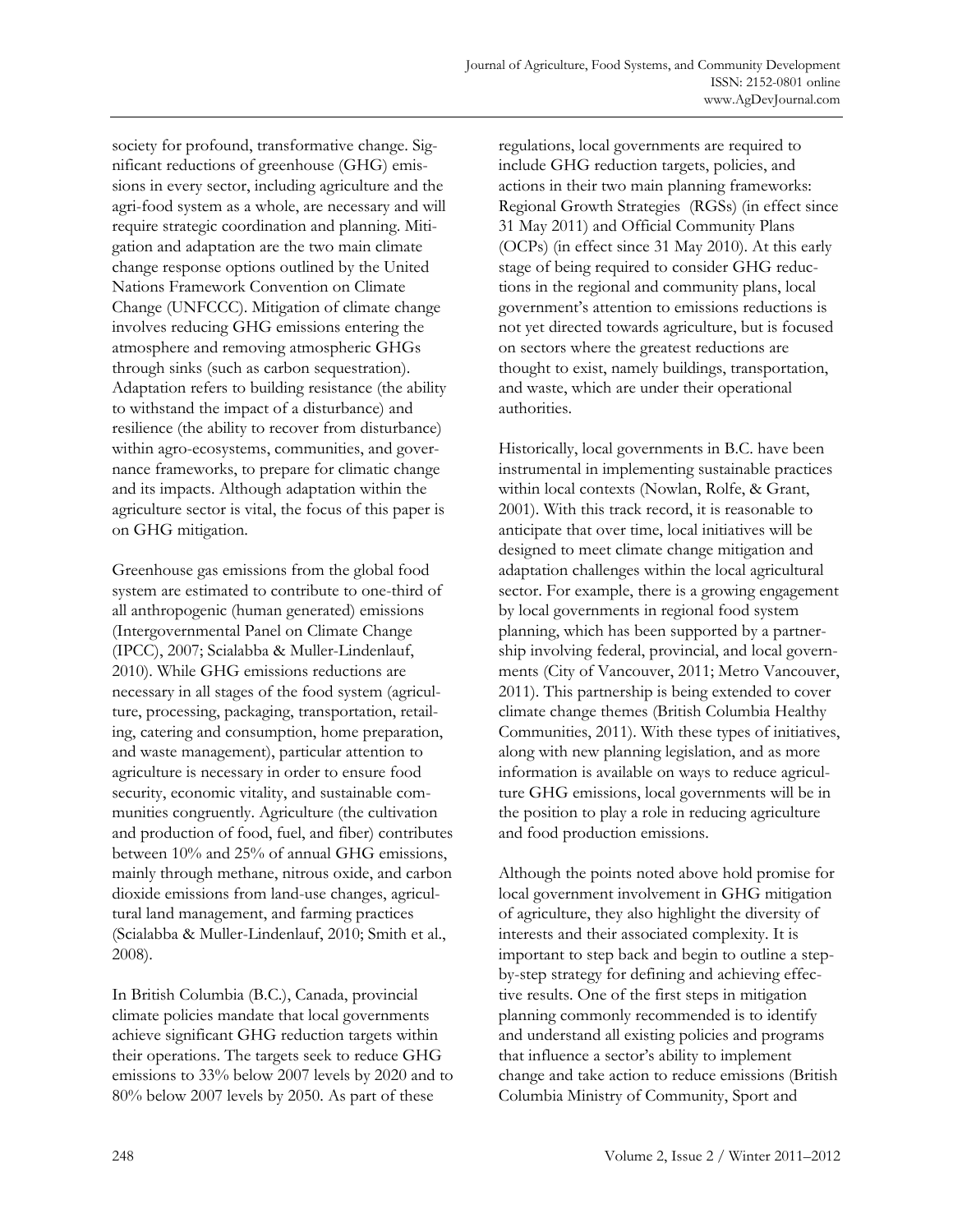Cultural Development, 2010). For agriculture, this is a complicated task that requires assessing the multilevel jurisdictional authority of national, provincial, and local levels of government, as well as the laws, policies, and programs administered by each.

Although local governments in B.C. are increasingly engaged in both GHG emissions reduction planning and food system planning, the two planning strategies remain disconnected, and as a result, local-level GHG mitigation within the agriculture sector is not being properly addressed. With the goal of raising awareness of the necessity for agriculture mitigation planning by local governments and to increase knowledge of those engaged in local/regional food system planning, we provide an overview of the jurisdictional powers governing agriculture and climate change within British Columbia and provide detailed attention to the role that local governments can have in creating local initiatives designed to mitigate GHGs within the province's agricultural sector.

# **Jurisdictional Powers Governing Agriculture and Climate Change**

Addressing mitigation within the agriculture sector and creating effective strategies for climate action requires some knowledge about the jurisdictional powers of different levels of government (national, provincial, and local). Canada is a federation of provinces where the orders of government have distinct, but in some cases overlapping, jurisdictions (Curran, 2009). Both federal Parliament and provincial legislatures have the constitutional authority to make laws (Nowlan et al., 2001), but local governments (both regional and municipal) do not have standalone legal authority. Their powers are delegated to them through provincial regulations, such as the Local Government Act. Even if they have power to make many decisions that affect agriculture, this may be limited by their legislation or other federal and provincial enactments. Furthermore, local governments have discretionary authority with respect to the use of their powers. They can also choose whether to participate in federal and provincial initiatives. Having an understanding of the interplay among

these considerations is imperative to designing an effective, locally based GHG emissions strategy and implementation programs for the agriculture and agri-food sector.

### **Federal and Provincial Agriculture Policy**

Canada's constitutional arrangement puts jurisdiction and legislative authority over agriculture in the hands of the federal and provincial governments, both of which voice authority in realms of international trade, marketing, interprovincial coordination, and subsidy regulation, among others (Found, 1996). The five main federal governing agencies involved with agriculture in Canada include: Agriculture and Agri-Food Canada (AAFC), the Canadian Food Inspection Agency (CFIA), the Department of Fisheries and Oceans (DFO), Environment Canada, and Health Canada (Department of Justice, 2011). Agencies are responsible for particular services and for administering and enforcing particular acts and regulations (see table 1) (Fuller & Buckingham, 1999). At the federal level, we identified a total of 33 enactments that potentially affect agriculture and food production.

Within B.C., we identified 10 key provincial acts affecting agriculture (see table 1) (B.C. Ministry of Agriculture, 2011; Curran, 2009)*.* The Agricultural Land Reserve Act (ALC Act), initially enacted in 1973 with major revisions in 2002, applies to private and provincial land within the Agricultural Land Reserve (ALR) and is the primary authority used to protect B.C. farmland from urban sprawl, as well as purportedly to promote agriculture's viability. This act is critical to land use policies and takes precedence over most other legislation. It effectively links provincial interests to local government land use planning and bylaw functions. Furthermore, it restricts the placement of fill on, or removal of soil from, land in the ALR. The Assessment Act establishes provincial authority and responsibility for property value assessment. Local governments set tax rates that apply to these assessed values. The Environmental Management Act governs multiple practices relating to farm operations, including management of agricultural waste (e.g., pesticide and fertilizer waste, compost,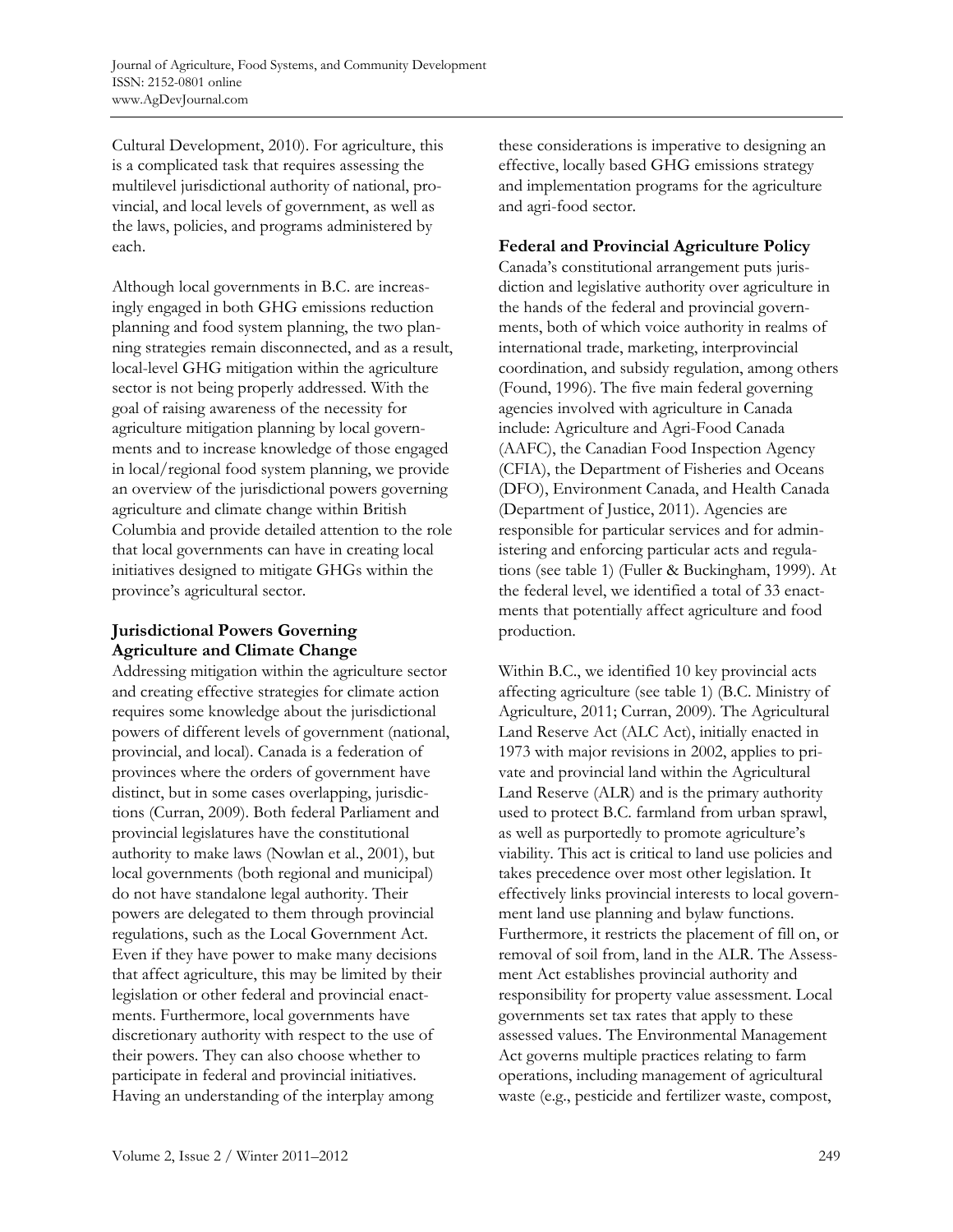#### Table 1. Federal, Provincial, and Local Government Policies, Policy Tools and Programs Influencing Agriculture and Climate Change in British Columbia, Canada

| Governance<br>Level | <b>Agriculture Acts and Regulations</b><br>(Governing Agency)                                                                                                                                                                                                                                                                                                                                                                                                                                                                                                                                                                                                                                                                                                                                                                                                                                                                                                                                                                                                                                                                                                                                                                                        | <b>Agriculture Policy Tools</b>                                                                                                                                                                                                 | <b>Climate Change Acts</b><br>and Regulations                                                                                                                                                                                                                                        | <b>Climate Change</b><br><b>Policy Tools</b>                                                                         | <b>Programs Addressing</b><br><b>Both Agriculture and</b><br><b>Climate Change</b>  |
|---------------------|------------------------------------------------------------------------------------------------------------------------------------------------------------------------------------------------------------------------------------------------------------------------------------------------------------------------------------------------------------------------------------------------------------------------------------------------------------------------------------------------------------------------------------------------------------------------------------------------------------------------------------------------------------------------------------------------------------------------------------------------------------------------------------------------------------------------------------------------------------------------------------------------------------------------------------------------------------------------------------------------------------------------------------------------------------------------------------------------------------------------------------------------------------------------------------------------------------------------------------------------------|---------------------------------------------------------------------------------------------------------------------------------------------------------------------------------------------------------------------------------|--------------------------------------------------------------------------------------------------------------------------------------------------------------------------------------------------------------------------------------------------------------------------------------|----------------------------------------------------------------------------------------------------------------------|-------------------------------------------------------------------------------------|
| Federal:<br>Canada  | • Agriculture and Agri-Food Administrative<br>Monetary Penalties Act (CFIA)<br>• Animal Pedigree Act (AAFC)<br>• Canada Agricultural Products Act (CFIA)<br>• Canada Grain Act (AAFC)<br>• Canada Water Act (Environment Canada)<br>• Canadian Agricultural Loans Act (AAFC)<br>• Canadian Dairy Commission Act (AAFC)<br>• Canadian Environmental Protection Act,<br>1999 (Environment Canada)<br>• Canadian Food Inspection Agency Act (CFIA)<br>• Canadian Wheat Board Act (AAFC)<br>• Constitution Act, 1867<br>• Department of Agriculture and Agri-Food Act<br>(AAFC)<br>• Department of Environment Act<br>(Environment Canada)<br>• Environment Enforcement Act (Environment<br>Canada)<br>• Experimental Farm Stations Act (AAFC)<br>• Farm Credit Canada Act (AAFC)<br>• Farm Income Protection Act (AAFC)<br>• Feeds Act (CFIA)<br>• Fertilizers Act (CFIA)<br>• Fish Inspection Act (CFIA)<br>• Food and Drugs Act (CFIA)<br>• Hazardous Products Act (Health Canada)<br>• Health of Animals Act (CFIA)<br>• International River Improvements Act<br>(Environment Canada)<br>• Meat Inspection Act (CFIA)<br>• Migratory Birds Act (CFIA)<br>• Pest Control Products Act (Health Canada)<br>• Pesticide Residue Compensation Act (Health | • Growing Forward<br>Framework The Way<br>Forward: Summary of<br>Agriculture and Agri-<br>Food Canada's<br>Science and Innova-<br>tion Strategic Action<br>Plan 2010 (Agricul-<br>ture and Agri-food<br>Canada (AAFC),<br>2010) | • Budget Implementa-<br>tion Act, 2007 (Clean<br>Air and Climate<br>Change Trust Fund)<br>• Canadian Emission<br><b>Reductions</b><br>Incentives Agency Act<br>• Canadian Foundation<br>for Sustainable<br>Development<br>Technologies Act<br>• Kyoto Protocol<br>Implementation Act | • National Resources<br>Canada: The Climate<br>Change Impacts and<br><b>Adaptation Division</b><br>(ecoAction, 2007) | • The eco-Agriculture<br><b>Biofuels Capital</b><br>Initiative (ecoAction,<br>2007) |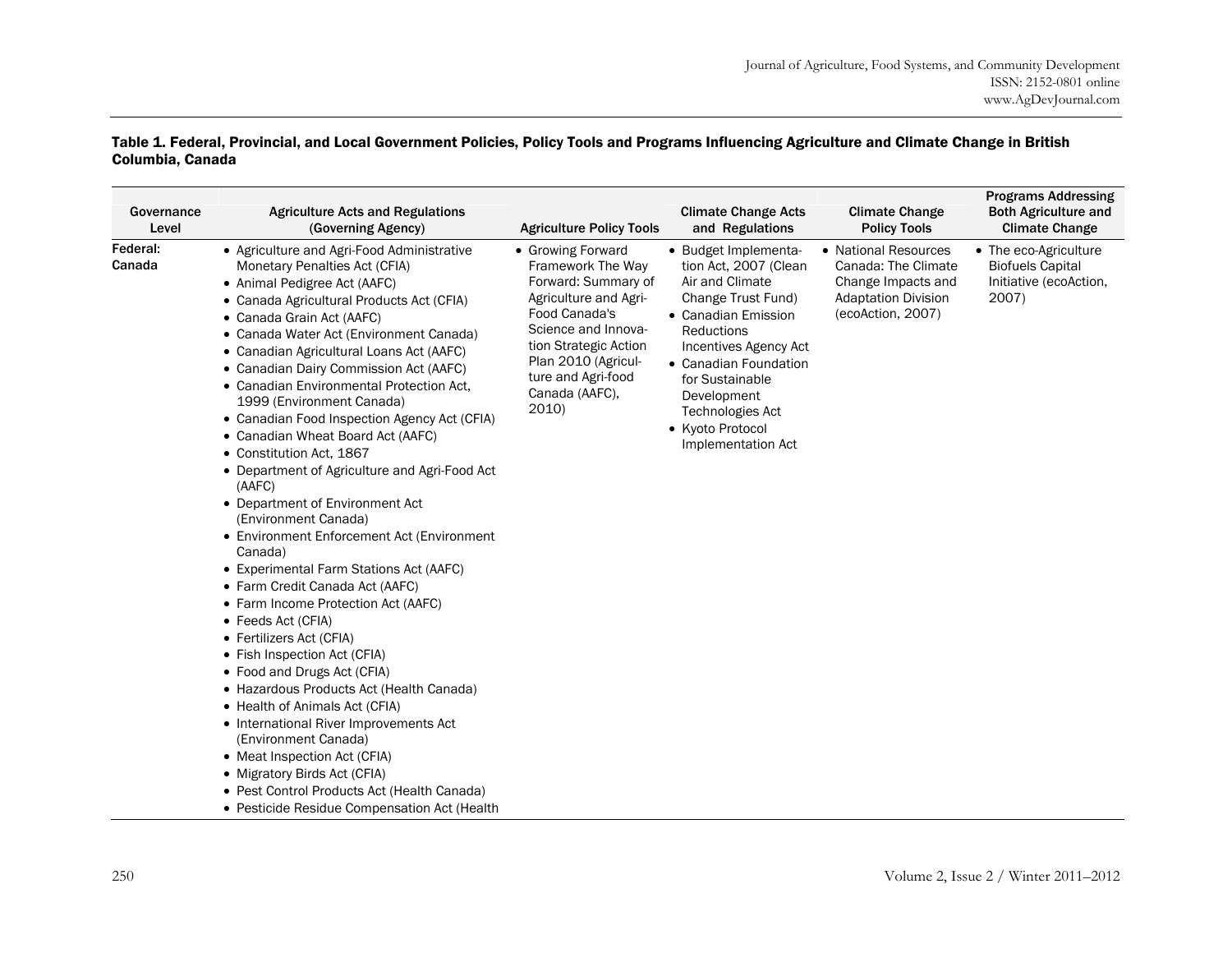| Governance<br>Level                    | <b>Agriculture Acts and Regulations</b><br>(Governing Agency)                                                                                                                                                                                                                                              | <b>Agriculture Policy Tools</b>                                                                                                                                                                                                                                                                                                     | <b>Climate Change Acts</b><br>and Regulations                                                                                                                                                                     | <b>Climate Change</b><br><b>Policy Tools</b>                                                                                                                                                                                               | <b>Programs Addressing</b><br><b>Both Agriculture and</b><br><b>Climate Change</b>                                                                                                                                                                                                                                                                              |
|----------------------------------------|------------------------------------------------------------------------------------------------------------------------------------------------------------------------------------------------------------------------------------------------------------------------------------------------------------|-------------------------------------------------------------------------------------------------------------------------------------------------------------------------------------------------------------------------------------------------------------------------------------------------------------------------------------|-------------------------------------------------------------------------------------------------------------------------------------------------------------------------------------------------------------------|--------------------------------------------------------------------------------------------------------------------------------------------------------------------------------------------------------------------------------------------|-----------------------------------------------------------------------------------------------------------------------------------------------------------------------------------------------------------------------------------------------------------------------------------------------------------------------------------------------------------------|
|                                        | Canada)<br>• Plant Breeders' Rights Act (CFIA)<br>• Plant Protection Act (CFIA)<br>• Prairie Farm Rehabilitation Act (AAFC)<br>• Seeds Act (CFIA)<br>• Species at Risk Act (Environment Canada)                                                                                                            |                                                                                                                                                                                                                                                                                                                                     |                                                                                                                                                                                                                   |                                                                                                                                                                                                                                            |                                                                                                                                                                                                                                                                                                                                                                 |
| Provincial:<br><b>British Columbia</b> | • Agriculture Land Commission Act<br>• Assessment Act<br>• Environmental Management Act<br>• Farm Practices Protection (Right to Farm) Act<br>• Fish Protection Act<br>• Integrated Pest Management Act<br>• Land Titles Act<br>• Local Governments Act<br>• Natural Products Marketing Act<br>• Water Act | • The British Columbia<br>Agriculture Plan:<br>Growing a Healthy<br>Future for B.C. Famil-<br>ies (B.C. Ministry of<br>Agriculture, 2008a)<br>• The Environmental<br>Farm Plan (B.C.<br>Ministry of<br>Agriculture, 2011a)<br>• ALR and Community<br><b>Planning Guidelines</b><br>(Agricultural Land<br>Commission (ALC),<br>2011) | • Carbon Tax Act<br>• Environmental<br>Management Act<br>• Greenhouse Gas<br><b>Reduction Targets</b><br>Act (GGRTA)<br>• Local Government<br><b>Statutes Amendment</b><br>Act<br>• Zero Net<br>Deforestation Act | • The B.C. Provincial<br><b>Climate Action Plan</b><br>(B.C. Ministry of<br>Environment, 2009)<br>• Preparing for Climate<br><b>Change: Securing</b><br><b>B.C.'s Water Future</b><br>(Natural Resources<br>Canada, 2011)                  | • B.C.'s Agricultural<br>Sector and the<br>Greenhouse Gas<br><b>Reduction Targets</b><br>Act (B.C. Ministry of<br>Agriculture, 2009)<br>• B.C. Climate Action<br>Plan (Climate Action<br>Initiative, 2010)<br>• A Crop for the 21st<br>Century: Carbon<br><b>Credits and Agricul-</b><br>ture in British Colum-<br>bia (B.C. Ministry of<br>Agriculture, 2008b) |
| Local<br>Government                    | • Regional Growth Strategies (RGS)<br>• Official Community Plans (OCP)<br>• Agricultural Area Plans (AAP)<br>• Bylaws (zoning and farm)<br>• Development Permit Areas                                                                                                                                      | • Agricultural Plans for<br>Local Governments in<br>British Columbia (B.C.<br>Ministry of Agricul-<br>ture, 2011c)<br>• Metro Vancouver<br>Regional Food<br><b>System Strategy</b><br>(Metro Vancouver,<br>2011)<br>• Planning for Agricul-<br>ture (Smith, 1998)<br>• Vancouver Food<br>Charter (City of<br>Vancouver, 2011)       |                                                                                                                                                                                                                   | • Climate Action<br>Charter<br>• Community-Wide<br><b>Climate Action Plan-</b><br>ning Framework<br>(British Columbia<br>Ministry of Commu-<br>nity, Sport and<br>Cultural Develop-<br>ment, 2010)<br>• Partners for Climate<br>Protection |                                                                                                                                                                                                                                                                                                                                                                 |

Note: CFIA = Canadian Food Inspection Agency; AAFC = Agriculture and Agri-Food Canada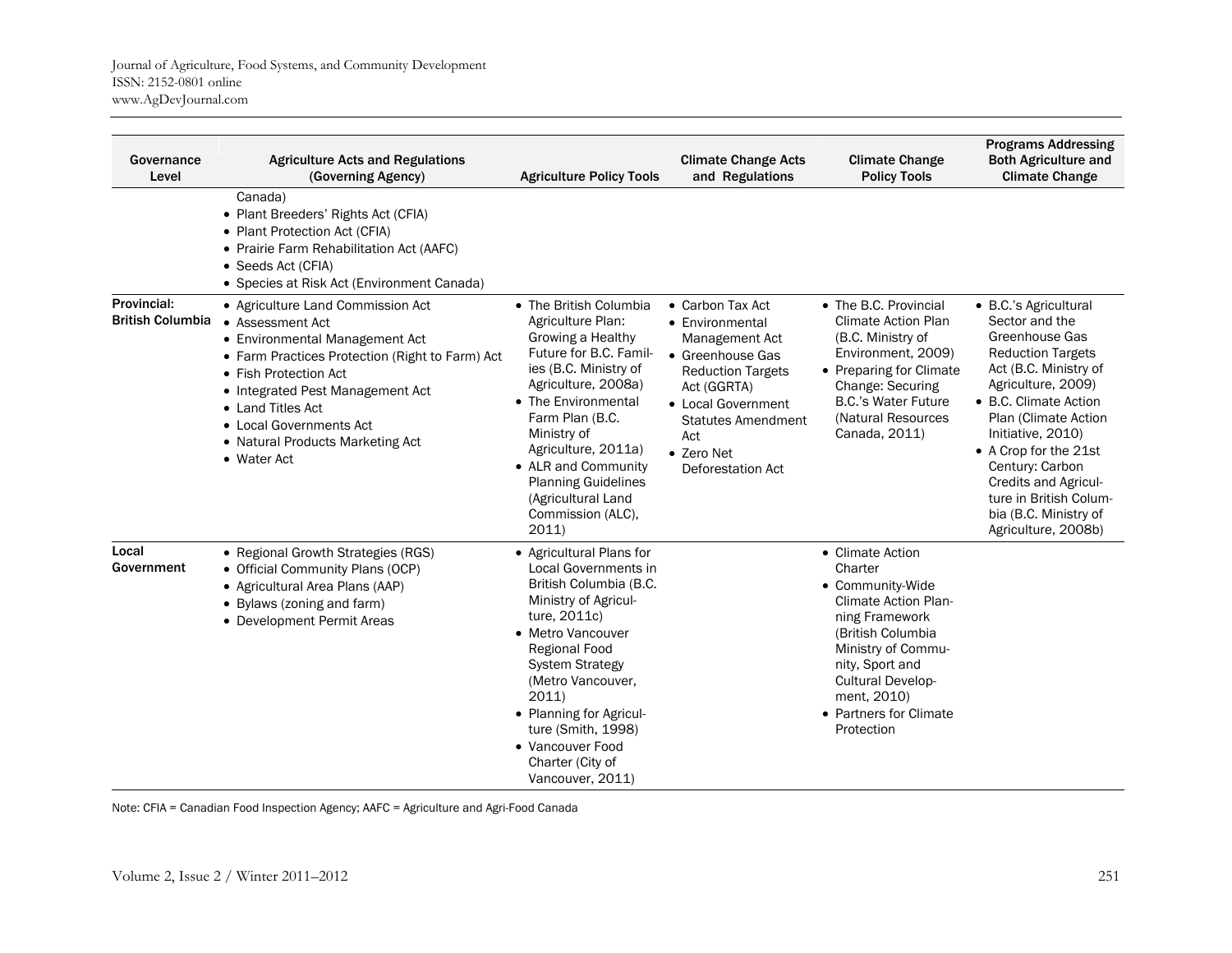biosolids, etc.), open burning, and application of compost and biosolids to agricultural land. The Farm Practices Protection (Right to Farm) Act applies to farmers operating in the ALR or in areas zoned for or licensed to farming. As long as farmers comply with other legislative acts (the Environmental Management Act, Integrated Pest Management Act, and Public Health Act), the act protects farmers following "normal farm practices" from nuisance claims or complaints about potential disturbances resulting from farm operations. The policies and guidelines of the act help link farm practices with local land use policies, with the goal of balancing farmer rights with those of nearby residents. The Fish Protection Act requires permits for farming or development near streams or open fish-bearing waterways. The Integrated Pest Management Act describes general requirements for pesticide use and sales. The Land Titles Act authorizes local governments to approve or refuse applications for building subdivisions on farmland. The Local Government Act (LGA) delegates provincial power to local governments. Within this act, and through the Farm Practices Protection (Right to Farm) Act and the Agricultural Land Commission Act, provincial responsibility for agriculture is linked to local government bylaws. Under the LGA, local government responsibility for and oversight of agriculture applies to land use, planning, zoning, and building and/or development control. However, care needs to be taken when interpreting these powers as their use is fettered by other provincial legislation, for example the ALC Act. The Natural Products Marketing Act governs the promotion, control, and regulation of natural products within B.C. The Water Act gives the province control over all surface and groundwater.

# **Federal and Provincial Climate Change Policy**

Canada ratified the United Nations Framework Convention on Climate Change (UNFCCC) in 1992, which requires national governments to gather and share information on GHG emissions, best practices, and national policies. The UNFCCC commits governments to launching national strategies for addressing GHG emissions and

climate change adaptation, and requires nations to cooperate in preparing for climate change impacts (UNFCCC, 2011). The Kyoto Protocol, which was adopted by Canada in 1997 and entered into force in 2005, is an international agreement linked to the UNFCCC that sets binding targets for industrialized countries to reduce GHG emissions by 5%, against 1990 levels, over the years 2008–2012. The main distinction between the convention and the protocol is that the former *encouraged* industrialized countries to stabilize GHG emissions, while the latter *commits* them to doing so. In 2011, Canada was the first country to formally withdraw from the Kyoto Accord. The Canadian government said the Kyoto protocol would not work because it did not include the United States and China, the world's two largest emitters. Furthermore, the government said it needed to avoid the \$14 billion in penalties for not meeting its goals. The Canadian national GHG emissions estimates reported in the 2008 National Inventory Report (NIR) of 734 MtCO<sub>2</sub>e<sup>1</sup> were 33.9% above Canada's Kyoto Protocol target (563 MtCO2e/year for 2008–2012). In 2009, Canada signed the Copenhagen Accord through which Canada is committed to reducing GHG emissions, based on 2005 emissions, by 17% by 2020 (ecoAction, 2011). This means that by 2020, Canada's total annual emissions must be below 620 MtCO<sub>2</sub>e. Unlike the Kyoto Accord, the Copenhagen Accord includes both the United States and China and is not legally binding.

In B.C., the 2007 Greenhouse Gas Reduction Targets Act (GGRTA) and the 2008 Local Government Statutes Amendment Act mandate the province, including its local governments, to reduce GHG emissions to 33% below 2007 levels by 2020 and to 80% below 2007 levels by 2050. The GGRTA made B.C. the first jurisdiction in North America to make a legally binding commitment to achieving carbon-neutral operations. Using 2007 as the baseline year of emissions (68.0

 $\overline{a}$ 

<sup>&</sup>lt;sup>1</sup> MtCO<sub>2</sub>e is the standard measurement of the amount of  $CO<sub>2</sub>$ emissions that are reduced or secluded from our environment, and stands for metric tonne (ton) carbon dioxide equivalent. A ton of carbon dioxide equals  $2204.62$  pounds of  $CO<sub>2</sub>$ ("Common Questions About MtCO<sub>2</sub>," 2008).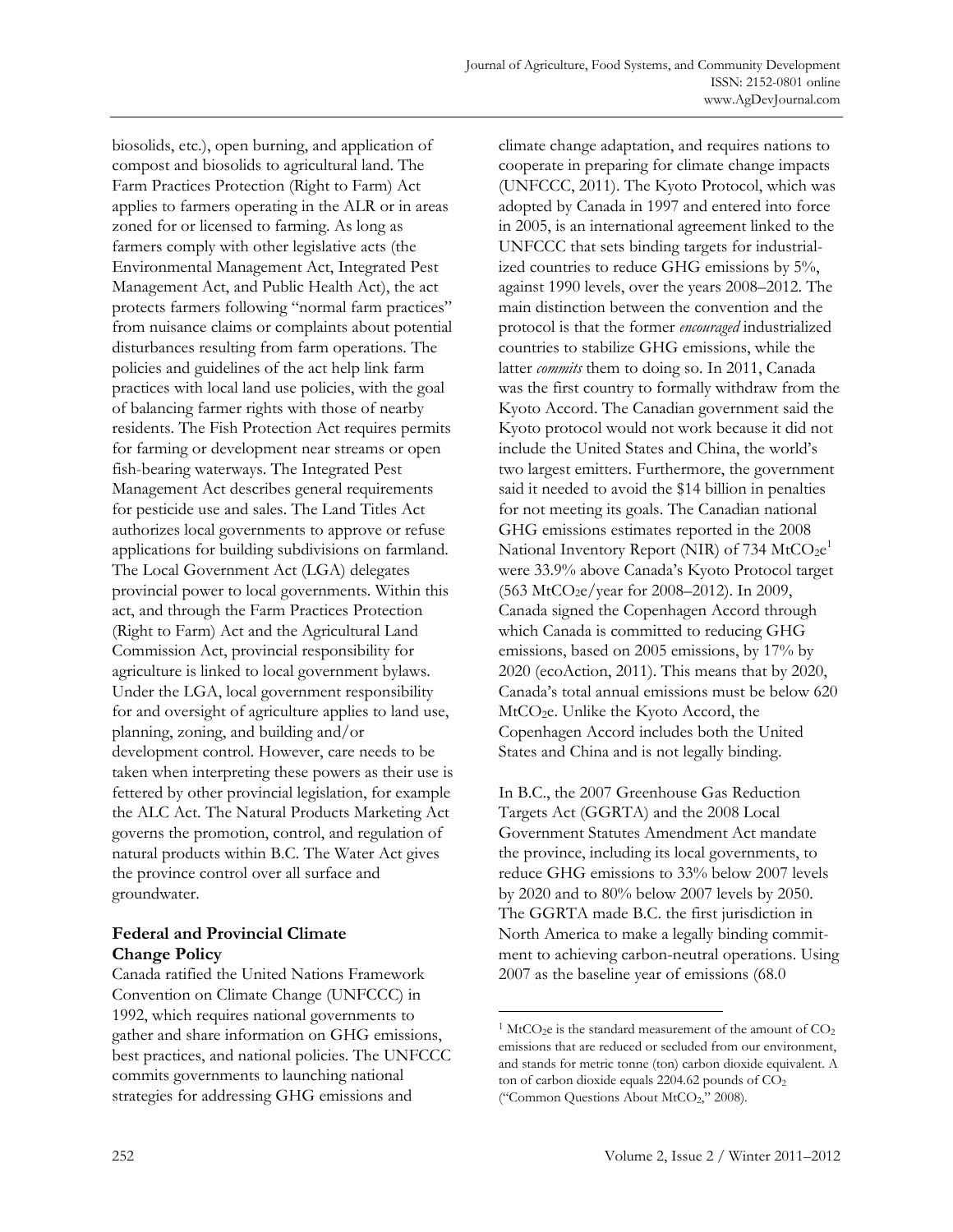$MtCO<sub>2</sub>e$ , B.C. is mandated to reduce its emission to  $45.5$  MtCO<sub>2</sub>e by 2020 and to 13.6 MtCO<sub>2</sub>e by 2050. The GGRTA also commits the provincial government and public-sector organizations (e.g., Crown corporations, health authorities, universities, colleges and school districts) to carbon neutrality, which requires measuring GHG emissions, reducing them where possible, offsetting the remainder, and reporting them (B.C. Ministry of Environment, Climate Action Secretariat, 2009).

# **The Role of Local Governments in Mitigating GHGs Within Agriculture**

Thought of as the level of government "closet to the people," local governments have historically played a key role in addressing sustainability issues within B.C. because of their role in land use planning, service delivery, policy, and regulation (Nowlan et al., 2001). Local government refers to the council of a municipality or the board of a regional district. The province of British Columbia has 151 municipalities within 27 larger regional districts (Nowlan et al., 2001). Local government attention to agriculture can yield multiple cobenefits that support development of sustainable communities. As Daniel Hernandez, quoted by Benfield, succinctly put it,

Our challenge as planners, developers and policy-makers of the built environment in an era of climate change is to figure out how to strengthen agriculture systems and biodiversity of our farmlands, and connect them to livable cities and their consumers. Our intention should be to support policies that preserve these valuable resources and strengthen their economic viability. (Benfield, 2011)

For local governments in B.C., provincial climate change statutes mandate that local governments include GHG emission reduction targets, policies, and actions in their official planning documents (B.C. Ministry of Environment, 2009). The bulk of local government GHG emissions attention, at present, is directed toward the transportation, buildings, and waste-management sectors where local government is perceived to exercise the most

influence and where the greatest potential for significant GHG reductions is thought to reside. Although there are global frameworks that inventory agriculture GHG emissions and agriculture emissions are accounted for in national, provincial, and regional inventories, local-level agriculture emissions are not currently included with local government emissions reporting. Nor does local government engage in agriculture or food system GHG mitigation planning. Reasons why local governments may not engage in agriculture GHG mitigation planning include (1) a perception by local government that they have limited influence over production; (2) agriculture is not currently included in municipal emission inventories (out of sight, out of mind); and (3) the complexity and uncertainty associated with understanding agriculture GHG mitigation make planning in this domain difficult.

Local governments in B.C. are seeking ways to help agriculture within their areas, including planning for local and/or regional agri-food systems (Connell & Sturgeon, 2011; Smith, 1998). We suggest that mitigating GHGs within agriculture is an important area for local government attention. Thus in the remainder of this paper we review local governments' roles within the context of agriculture GHG mitigation in the areas of (1) planning, (2) policy, (3) program participation, facilitation, and support, and (4) public promotion.

# *Planning*

Agriculture planning has a long history within British Columbia. In the 1970s and 1980s, planning activities were focused on preserving agricultural land, culminating in the Agricultural Land Commission (ALC) Act and the Agricultural Land Reserve (ALR). In the 1990s, the province's planning focus shifted to improving farming practices. This shift resulted in amendments to the ALC Act and the Local Government Act and in the enactment of the Farm Practices Protection (Right to Farm) Act. In B.C., the three types of planning tools that have the greatest influence on land use and community design for agriculture are Regional Growth Strategies (RGSs), Official Community Plans (OCPs), and Agricultural Area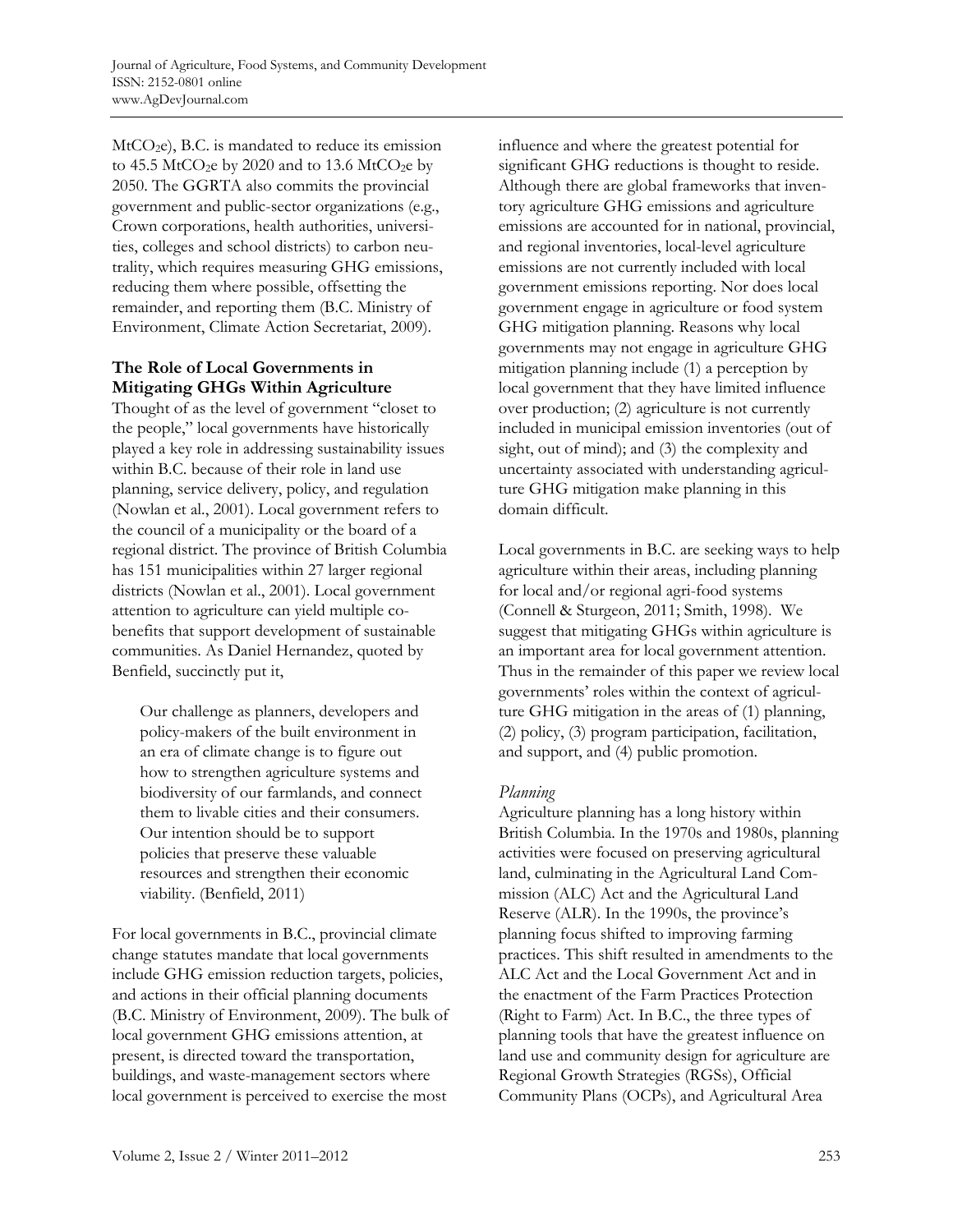Plans (AAPs). RGSs, which should directly reflect provincial planning goals, are developed by regional districts and must be agreed upon by constituent municipalities. The Local Government Act establishes authority for the RGS and states that the purpose of an RGS is to "promote human settlement that is socially, economically and environmentally healthy and makes efficient use of public facilities and services, land and other resources" (British Columbia Laws, 2011). RGSs typically cover a range of issues and set a 20-year vision for regional growth and development. OCPs, which can be developed by both regional districts for unincorporated areas and municipalities for all or part of their jurisdiction, must be consistent with RGSs. OCPs are based on a 5-year planning horizon and state the objectives and policies that guide decisions on planning and land use management within the area covered by the plan. On 31 May 2010, legislation was enacted to require OCPs to address GHG reduction. AAPs are developed by local governments in partnership with agricultural advisory committees and other stakeholders in the community and recommend strategies to encourage and enhance agriculture (B.C. Ministry of Agriculture, 2011b). The provincially supported Local Government Agricultural Planning (LGAP) program provides financing to local governments to support AAP development within municipal and regional districts. AAPs provide direct linkages with OCPs, give baseline assessments of the agriculture land base, highlight opportunities and challenges facing local agriculture, support the creation of land use policies and designations, detail planning implementation strategies, and recommend zoning and farming bylaws. In order to become official and obtain the same legal status as an OCP, AAPs must be formally adopted by local governments.

Local governments are increasingly recognizing the importance of regional agri-food systems. In March 2011, Metro Vancouver completed a Regional Food System Strategy and at least six of its member municipalities had completed agricultural area plans and strategies (Metro Vancouver, 2011; B.C. Ministry of Agriculture, 2011c). The city of Surrey's Sustainability Charter is a comprehensive

framework for implementing a 50-year vision for a sustainable city (City of Surrey, 2011). The city of Vancouver's Food Charter conveys a vision and key principals for a sustainable food system (City of Vancouver, 2011). However, while local government planning efforts are increasingly recognizing the importance of advancing sustainable food systems, few plans deal directly with climate change, production agriculture, and GHG mitigation in an integrated way. Nevertheless, it seems reasonable to anticipate that over time local governments will increasingly engage in reducing agriculture and food system GHG emissions.

Agricultural planning at the local level is expected to confer numerous benefits, which include reducing urban/rural conflict through stakeholder engagement; improving local farming economic activity; supporting consistency within federal and provincial policies; stimulating new thinking and changing attitudes of stakeholders involved with the planning process; enabling agricultural planning integration into larger community plans; providing support language and knowledge to assist local government in making land use decisions; and creating a methodology for dealing with issues that arise (Connell & Sturgeon, 2011; Nowlan et al., 2001). All the benefits of agricultural planning highlight the support and demonstrate the need for GHG mitigation planning within the sector at the local and/or regional level.

In B.C., provincial policies mandating municipalities to include GHG reduction targets and actions within their planning frameworks provide impetus for planners to bring forward innovative and effective strategies. The B.C. Climate Action Plan describes GHG reduction strategies for agriculture, while other documents discuss agriculture and carbon offset trading (see table 1) (B.C. Ministry of Agriculture, 2008b). However, there is little information related to how practices to mitigate agricultural GHG emissions can be implemented and incorporated into RGSs, OCPs, or other programs (B.C. Ministry of Environment, 2009). The B.C. Agriculture Climate Change Action Plan developed by agriculture industry uses a number of guiding principles to outline both strategic direction and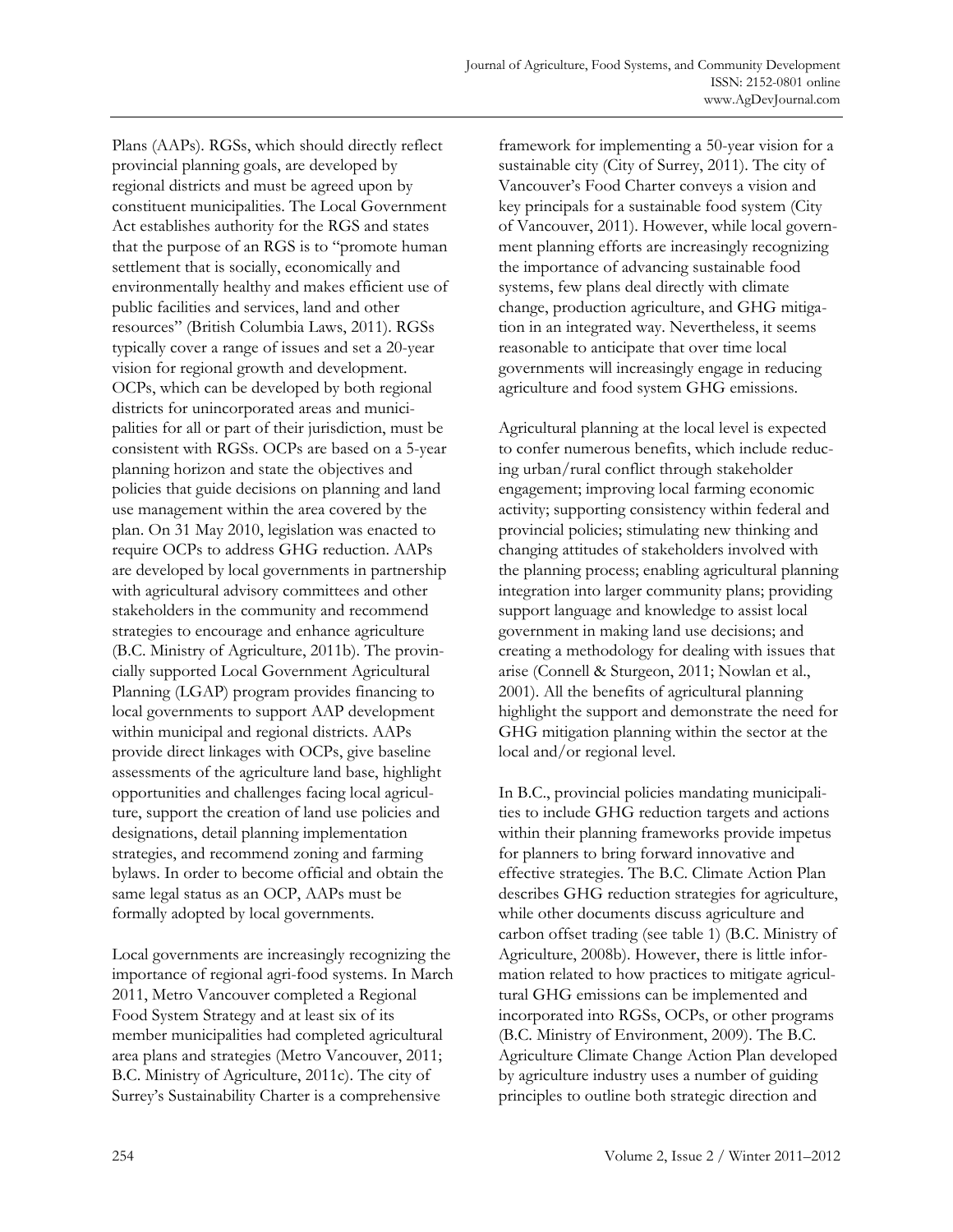concrete action for mitigation and adaptation by the sector (Climate Action Initiative, 2010).

### *Policy*

From the legal perspective, mitigating GHG emissions from agriculture is a challenge due to the number of interconnected policies and regulations that directly address or indirectly influence agriculture and climate change actions. Furthermore, a number of nonclimate and nonagriculture policies (e.g., international free trade agreements, trade barriers, energy policies, and environmental policies) also affect emission reductions activity (Smith et al., 2007). Although jurisdiction and legislative authority over Canadian agriculture ultimately resides with federal and provincial governments, local government policies (mainly via bylaws and development permits) can significantly affect agricultural production or climate action at the local level (British Columbia Local Government Department, 2011; Curran, 2009).

Local government bylaws and permits translate the policies and recommended practices within RGSs and OCPs into requirements that can affect agriculture in multiple ways, including parcel size determination, regulation of nonfarm land use, urban agriculture interface planning, rainwater management, direct farm business marketing, agritourism regulations, composting management, agricultural product processing, and accommodation regulations. Subject to approval by the Minister of Agriculture, farming bylaws related to farm operations, buildings, buffers, waste, and environmental practices are also developed and governed by local governments (British Columbia Ministry of Agriculture, 1998).

#### *Program Participation and Support*

Local governments in B.C. participate in two key climate change programs: Partners for Climate Protection (PCP) and the Climate Action Charter. The PCP program calls for participating municipalities to: (1) complete a GHG inventory, (2) set emission reduction targets, (3) develop a plan to reduce those emissions, (4) implement the plan, and (5) monitor and report on the results (Federation of Canadian Municipalities & ICLEI,

2010). The program is delivered across Canada with 216 municipalities participating, 66 of which are located in B.C. (Federation of Canadian Municipalities, 2011). Current inventory protocols do not account for agriculture emissions. Only emissions from transportation, buildings, and waste-management sectors are measured. The initial rationale for agriculture's omission is that local governments exercise only limited influence in this realm (National Climate Change Secretariat, 1998). However, given the important role that local governments can play in helping citizens and consumers of agricultural products make climate-smart purchasing decisions, and given the role that local governments can play to enable local agriculture, it may be timely to review these original assumptions.

As signatories of the Climate Action Charter, over 178 local governments in B.C. have voluntarily committed to becoming carbon-neutral by 2012 (B.C. Ministry of Community and Rural Development, 2010). The Climate Action Charter requires that local governments measure their organizational emissions, reduce GHG emissions and energy use, and offset remaining operational emissions to achieve a net zero. This program complements the PCP program and follows a similar emission inventory protocol targeting the transportation, buildings, and waste-management sectors.

In addition to participating in programs that address agriculture and climate change, local governments can enable GHG mitigation within agriculture by supporting local programs that assist producers in adopting regionally appropriate mitigation practices. For example, they can provide support for necessary infrastructure or subsidies to increase farmer adoption of otherwise costly practices. Furthermore, local government advocating for including agriculture GHG emissions in Community Energy and Emissions Inventories could provide baseline data that is essential to informing local prioritized reduction strategies.

*Public Promotion and Stakeholder Coordination*  Local government engagement with the public, farmers, communities, industry, and the provincial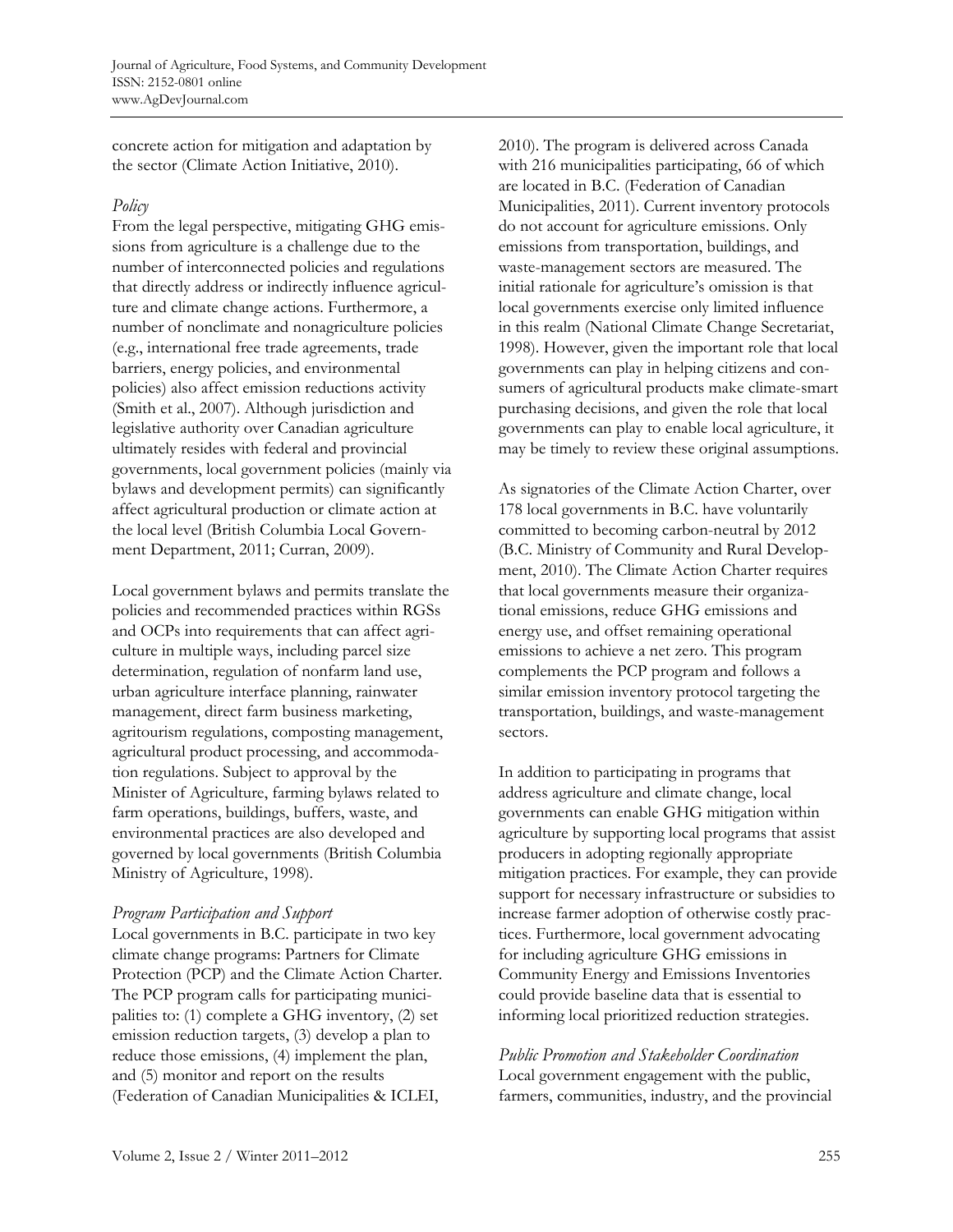and federal government enables it to foster dialogues, partnerships, and capacity-building opportunities necessary for climate change mitigation action within agriculture. For example, hosting public gatherings or events that support low GHG agriculture or building links between urban food activists and commercial producers are other actions that local governments can take toward climate action.

### **Discussion and Conclusion**

Climate change represents a significant challenge, as it will undoubtedly require profound, transformational change in how we live on Earth and conduct the human enterprise, including food production. Ultimately, local initiatives designed to meet regional mitigation challenges are necessary for the agriculture sector in B.C. as elsewhere. Local governments involvement with sustainability, GHG emissions reductions, and local/regional agri-food systems development in conjunction with their roles in planning, policy, program development, and stakeholder engagement suggest they have an important, even critical, role to play in mitigating GHGs in agriculture. However, they cannot undertake this task alone, because mitigation actions are closely linked to provincial, federal, and international policies and programs. In addition to navigating the complex policy framework that affects agriculture, local governments must accept the challenge of identifying how to mitigate GHGs in agriculture despite the uncertainties associated with the scientific information (see Moreau et al. 2011 in this issue). To advance GHG mitigation planning in British Columbia we suggest the following research agenda items for local governments.

*Coordinating and Planning for Systemic Action:* Taking aggressive action toward tackling climate change requires concerted, focused strategic planning involving a multitude of stakeholders. Local government training and experience in community and economic development, design, natural resource stewardship planning, public consultation, and visioning means they are well suited to address strategic planning for climate action within agriculture and food systems. However, it is not

likely that many staff have sufficient training in or knowledge of agricultural sciences or agro-ecology. Having staff receive training in both planning and agriculture would greatly enhance the systemic planning that is necessary. Alternatively, active and positive engagement with the agricultural community and regional experts, similar to the approach used to engage any community of interest in local planning processes, provides a start.

*Education:* Local government-supported partnerships between stakeholders can work to increase awareness and promotion of low GHG agricultural practices by educating and supporting farmers to improve efficiencies and by providing low GHG agriculture information to stakeholders. For example, educational campaigns aimed at encouraging land managers to minimize fertilizers based on the principles of "the right source, the right placement, at the right rate, and at the right time" may improve nitrogen efficiency and reduce costs while also reducing N2O emissions and runoff. Furthermore, local government can raise consumer awareness about sustainable diets and encourage consumption behaviors that support low GHG foods (e.g., provide information on the benefits of a diet low in animal protein). University extension personnel, in collaboration with local government, should be called upon to establish low GHG farming demonstrations, disseminate applied research findings, and otherwise provide technical assistance to farmers and planners to implement low GHG farming practices.

*Incentives and Investment:* Promoting and enabling the transformation to low GHG agriculture production requires incentive and support for farmers and land managers (e.g., financing, public investments, crop insurance, payment for environmental services, carbon offset markets, etc.). Early investment in mitigation and adaptation actions is essential to building long-term resilience of the sector (Meridian Institute, 2011).

*Local Government GHG Inventories Need To Account for Agriculture Emissions:* Getting production agriculture included in local government inventories is a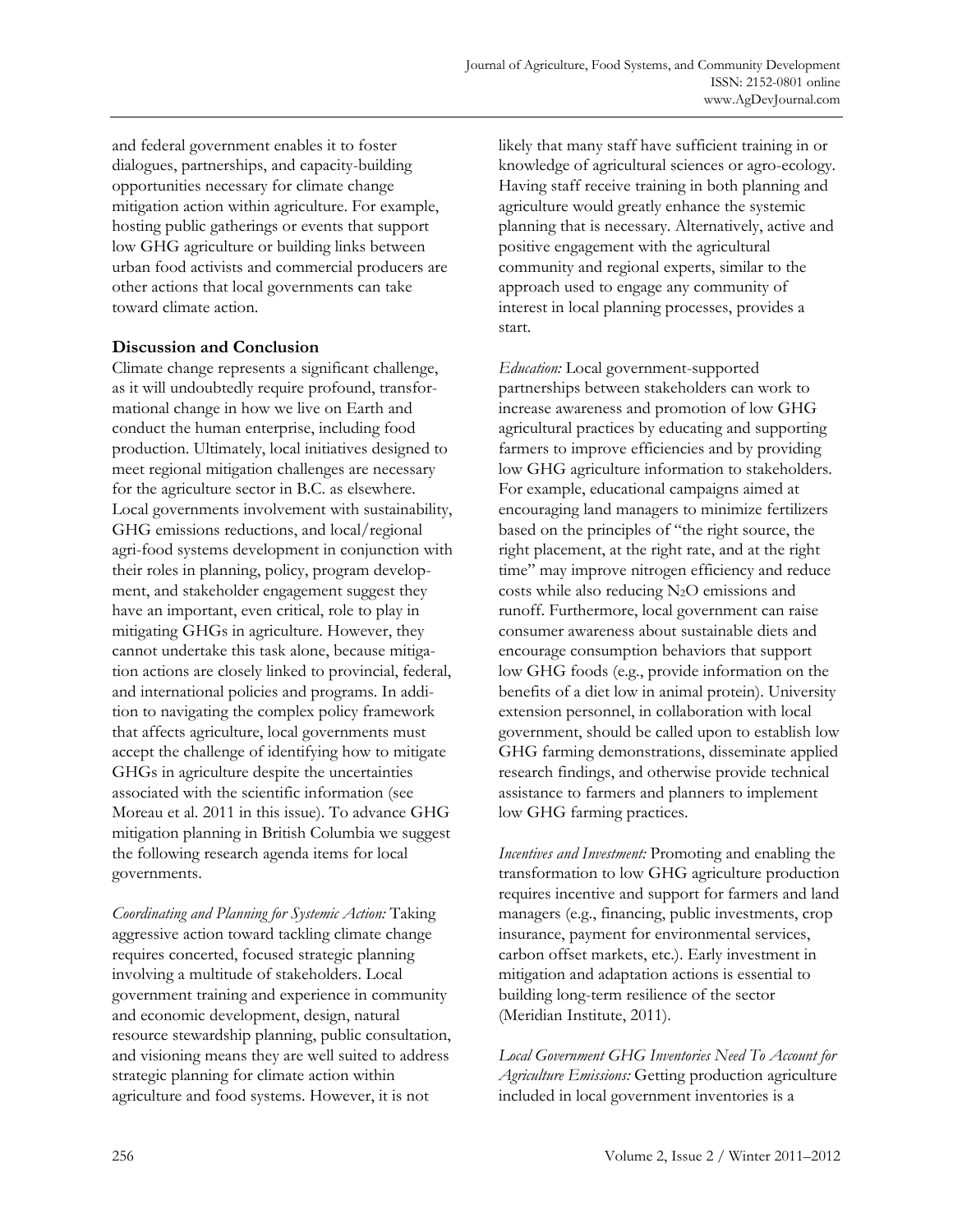necessary first step toward GHG mitigation. Without baseline data from which prioritized actions can be made, local governments cannot properly engage the agriculture sector to take action or garner the public support that is important to do so.

*Identification of Key Policies:* A number of policies and regulations affecting agriculture and climate change were identified in table 1. This does not include other policies that may influence agriculture production. A critical step toward implementing low GHG agriculture policies is to thoroughly evaluate all key policies and to identify levers, tools, synergies, impediments, conflicts, and contradictions between them. Additional review of the policy interface between agriculture, climate change, food security, trade, economics, and the environment is highly recommended. The goal would be to identify policies having the greatest influence over agriculture and to explore how agriculture GHG mitigation can support other policy goals (e.g., improving water and air quality, enhancing biodiversity, diversifying operations, enhancing local economics, and creating jobs).

*Stakeholder Participation in Improving Regulation:* A quagmire of policies and regulations exist that make it challenging to navigate climate action for agriculture. We recommend an open dialogue between those who create the regulations and those most directly affected by them in order to explore the question "how can regulations create opportunities to make the transition to low GHG agriculture possible?" In this way, the breadth of those concerned and affected can identify requisite policy adjustment and innovations.

*Local Governments Need Provincial Support for Innovative Practices:* Since local governments are required to establish GHG reduction targets in their planning documents, and must use their regulatory and approval authorities to achieve those targets, they can play a far-reaching role in climate action. However, they will lack resources and may need additional tools to properly influence GHG mitigation and adaptation within production

agriculture. Therefore, it is essential that the province support innovative and transformational efforts made by their local governments. Programs like the Environmental Farm Plan enable producers to apply for economic incentives to implement beneficial management practices, many of which support climate change mitigation and adaptation (B.C. Ministry of Agriculture, 2011a). Similar programs implemented and promoted by local governments may assist production agriculture with implementing GHG mitigation actions.

# **Conclusions**

Ultimately, anthropogenically induced climate change is a manifestation of how we, as individuals, live our lives and how our communities are organized and function. Planning for and implementing GHG mitigation in agriculture requires knowledge and consideration of a seemingly overwhelming number and complexity of features that directly and indirectly influence production agriculture. But, just because the situation is complex and hence very challenging, we cannot ignore the very real and substantial role agriculture plays in atmospheric GHG levels, and therefore its importance in GHG mitigation strategies.

# **Acknowledgements**

We are grateful to Erik Karlsen, Arthur Fallick, Caitlin Dorward, and Theresa Dunystee for their technical advice and feedback.

# **References**

Agriculture and Agri-food Canada (AAFC). (2010). *The way forward: Summary of Agriculture and Agri-Food Canada's Science and Innovation Strategic Action Plan.*  [Retrieved from http://www4.agr.gc.ca/AAFC-](http://www4.agr.gc.ca/AAFC-AAC/display-afficher.do?id=1271686453735&lang=eng)AAC/display-afficher.do?id=1271686453735 &lang=eng

- Agricultural Land Commission (ALC). (2011). *ALR & Community Planning Guidelines.* Retrieved from [http://www.alc.gov.bc.ca/publications/](http://www.alc.gov.bc.ca/publications/publications.htm#Guide)  publications.htm#Guide
- Benfield, K. (2011, April 21). *Agri-sprawl: "Farming is the new golf."* Sustainable Cities Collective. Retrieved from http://sustainablecitiescollective.com/ [kaidbenfield/8500/agri-sprawl-farming-new-golf](http://sustainablecitiescollective.com/kaidbenfield/8500/agri-sprawl-farming-new-golf)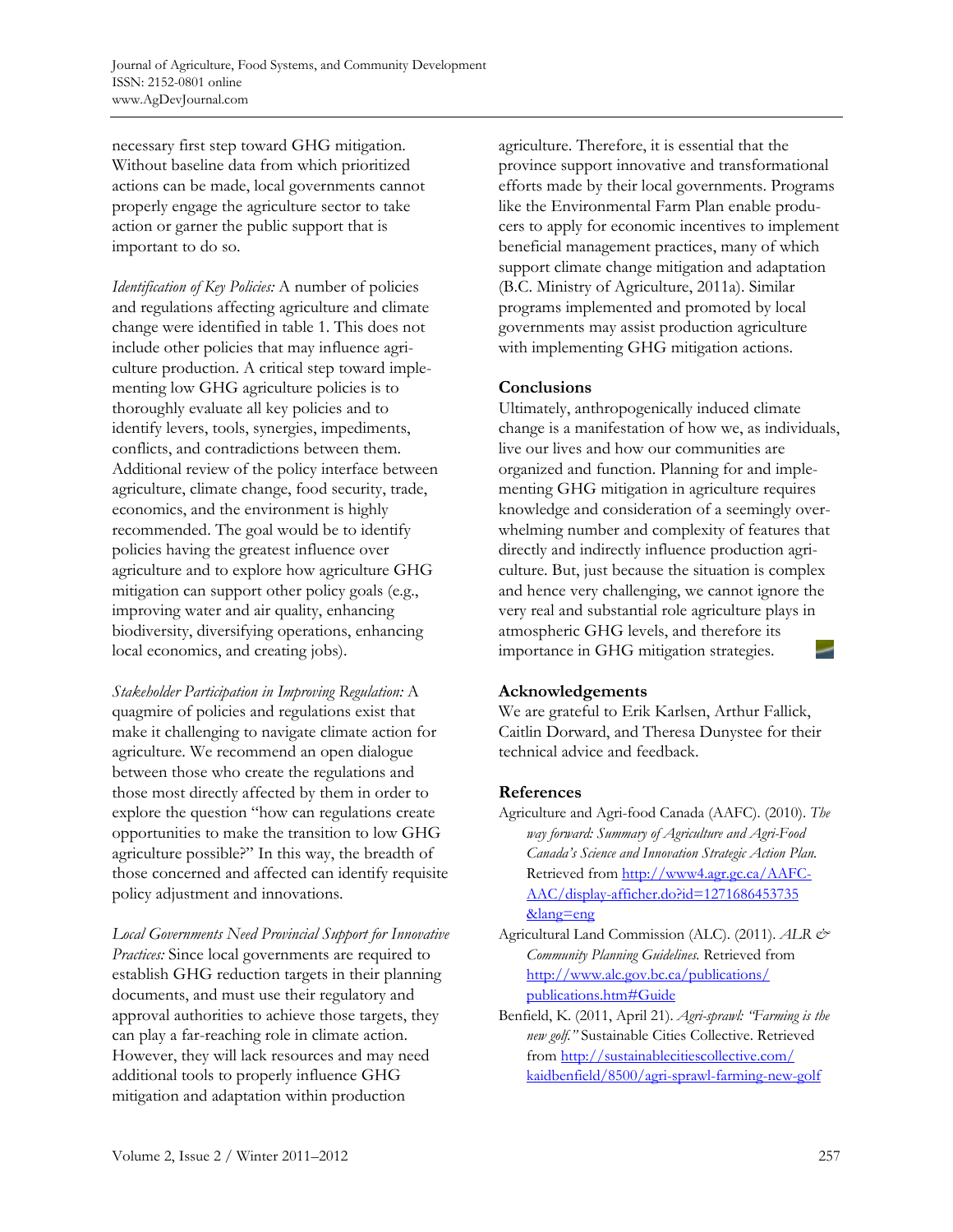- British Columbia Healthy Communities. (2011). *Climate change: Building shared leadership for climate action.* Retrieved from [http://www.bchealthycommunities.ca/content/](http://www.bchealthycommunities.ca/content/What%20We%20Do/climatechange.asp) What%20We%20Do/climatechange.asp
- British Columbia Laws. (2011). *Local Government Act: Part 25 Regional Growth Strategies.* Retrieved from [http://www.bclaws.ca/EPLibraries/bclaws\\_new/](http://www.bclaws.ca/EPLibraries/bclaws_new/document/ID/freeside/96323_29)  document/ID/freeside/96323\_29
- British Columbia Ministry of Community, Sport and Cultural Development. (2010). *Community-wide climate action planning framework*. Retrieved from http://www.toolkit.bc.ca/cw-actionplanning
- B.C. Local Government Department. (2011). *Official Community Plans.* Retrieved April 5, 2011, from [http://www.cscd.gov.bc.ca/lgd/planning/official\\_](http://www.cscd.gov.bc.ca/lgd/planning/official_community_plans.htm) community\_plans.htm
- B.C. Ministry of Agriculture. (1998). *Guide for bylaw development in farming areas.* Retrieved from http://www.agf.gov.bc.ca/resmgmt/sf/guide\_to\_ [bylaw\\_development/Guide\\_to\\_ByLaw\\_Dev\\_index.](http://www.agf.gov.bc.ca/resmgmt/sf/guide_to_bylaw_development/Guide_to_ByLaw_Dev_index.htm) htm
- B.C. Ministry of Agriculture. (2008a). *The B.C. Agriculture Plan: Growing a healthy future for B.C. Families.* Province of British Columbia. Retrieved April 9, 2011, from http://www.agf.gov.bc.ca/Agriculture\_Plan/
- B.C. Ministry of Agriculture. (2008b). *A crop for the 21st century: Carbon credits and agriculture in British Columbia.*  BC Ministry of Agriculture. Retrieved from [http://www.al.gov.bc.ca/resmgmt/ClimateAction](http://www.al.gov.bc.ca/resmgmt/ClimateActionPlan/) Plan/
- B.C. Ministry of Agriculture. (2009, June). *BC's agricultural sector and the Greenhouse Gas Reduction Targets Act.* Retrieved from [http://www.agf.gov.bc.ca/resmgmt/ClimateAction](http://www.agf.gov.bc.ca/resmgmt/ClimateActionPlan/GGRTA.pdf) Plan/GGRTA.pdf
- B.C. Ministry of Agriculture. (2011). *Key legislation.* [Retrieved from http://www.agf.gov.bc.ca/](http://www.agf.gov.bc.ca/resmgmt/sf/keylegisl.htm)  resmgmt/sf/keylegisl.htm
- B.C. Ministry of Agriculture. (2011a). *Environmental farm planning.* Retrieved from http://www.agf.gov.bc.ca/ [resmgmt/EnviroFarmPlanning/index.htm](http://www.agf.gov.bc.ca/resmgmt/EnviroFarmPlanning/index.htm)
- B.C. Ministry of Agriculture. (2011b). *Agricultural Area*  Plans. [Retrieved from http://www.agf.gov.bc.ca/](http://www.agf.gov.bc.ca/resmgmt/sf/aap/index.htm) resmgmt/sf/aap/index.htm
- B.C. Ministry of Agriculture. (2011c). *Completed Agriculture Area Plans, strategies & studies.* Retrieved

April 9, 2011, from http://www.agf.gov.bc.ca/ resmgmt/sf/aap/strategies.htm

- B.C. Ministry of Community and Rural Development. (2010). Climate Action Charter. Retrieved from [http://www.env.gov.bc.ca/cas/mitigation/charter.](http://www.env.gov.bc.ca/cas/mitigation/charter.html) html
- B.C. Ministry of Community, Sport and Cultural Development. (2010). *Community-wide climate action planning*. Retrieved from http://www.toolkit.bc.ca/cw-actionplanning
- B.C. Ministry of Environment. (2009). *Climate action for the 21st century.* Retrieved from http://www.livesmartbc.ca/government/plan.html
- B.C. Ministry of Environment, Climate Action Secretariat. (2009, June 30). *Getting to carbon neutral government.* LiveSmart BC. Retrieved from [http://www.livesmartbc.ca/attachments/carbon\\_](http://www.livesmartbc.ca/attachments/carbon_neutral_action_reports/Getting_to_Carbon_Neutral_Government.pdf) neutral action reports/Getting to Carbon Neutral\_Government.pdf
- City of Surrey. (2011). *Sustainability charter.* Retrieved April 18, 2011, from http://www.surrey.ca/plansstrategies/3152.aspx
- City of Vancouver. (2011). *Vancouver food charter.* Retrieved April 18, 2011, from [http://vancouver.ca/commsvcs/socialplanning/](http://vancouver.ca/commsvcs/socialplanning/initiatives/foodpolicy/policy/charter.htm) initiatives/foodpolicy/policy/charter.htm
- Climate Action Initiative. (2010). *BC Agriculture climate change action plan 2010–2013.* Retrieved July 2, 2011, from http://www.bcagclimateaction.ca/wp/wpcontent/media/BC-Agriculture-Climate-Change-Action-Plan.pdf
- "Common Questions About MtCO<sub>2</sub>." (2008). MtCO2e — Metric Tonne Carbon Dioxide Equivalent. Retrieved Feb. 28, 2012, from http://www.mtco2e.com
- Connell, D., & Sturgeon, D. (2011). *Evaluation of Agricultural Area Plans in British Columbia.* University of Northern British Columbia. Retrieved from [http://www.unbc.ca/planning/localfood/](http://www.unbc.ca/planning/localfood/evaluation_of_aaps.html) evaluation\_of\_aaps.html
- Curran, D. (2009). *Capital Regional District agricultural legal & policy scan.* Prepared for the Capital Regional District Roundtable on the Environment, Food and Agriculture Subcommittee. Retrieved from the Capital Regional District website at

[http://www.crd.bc.ca/reports/planningtransporta](http://www.crd.bc.ca/reports/planningtransportati_/2009_/06june_/agendaitem5attachmen/AgendaItem5-Attachment1b.pdf)  ti /2009 /06june /agendaitem5attachmen/ AgendaItem5-Attachment1b.pdf